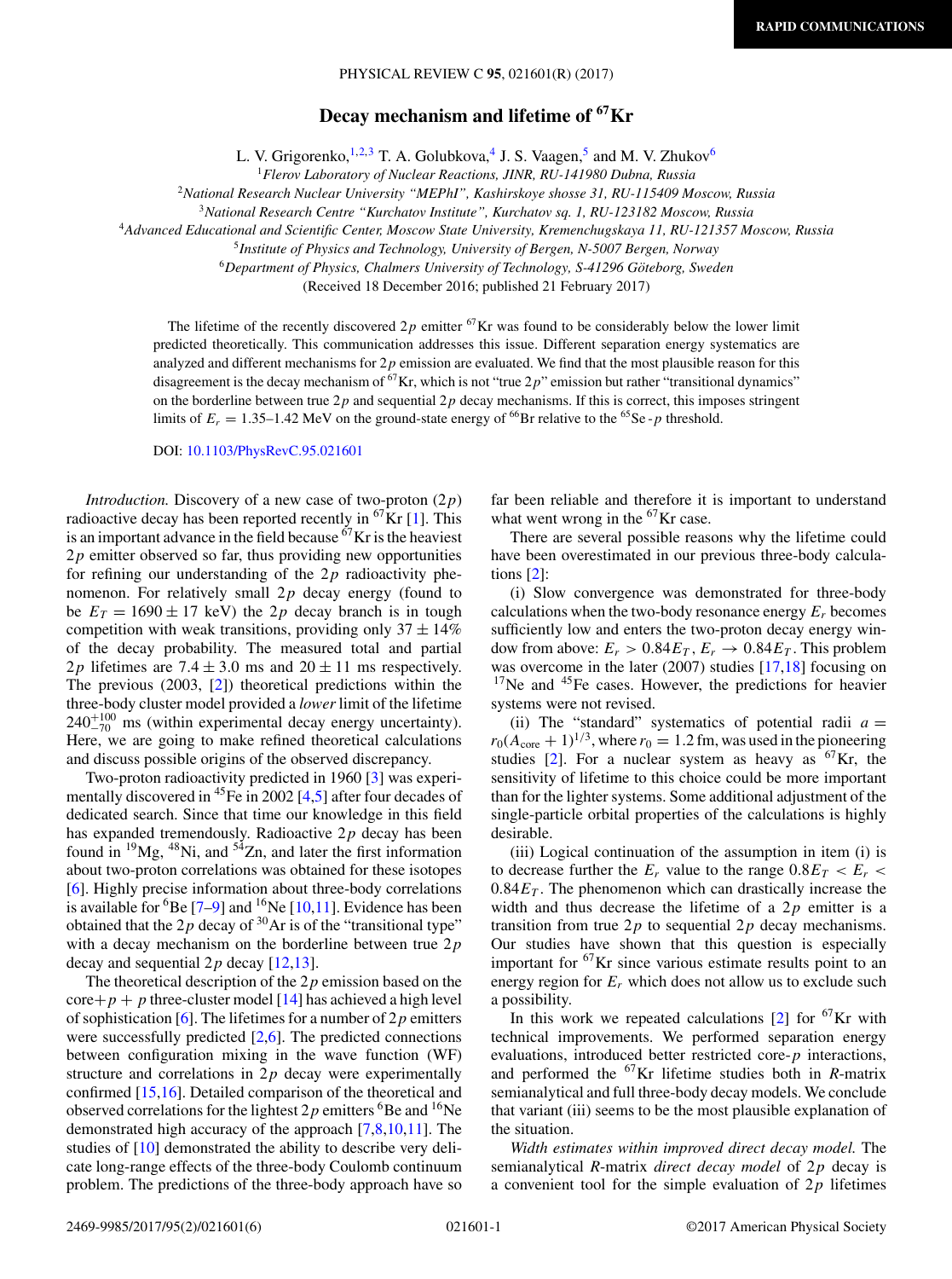<span id="page-1-0"></span>

FIG. 1. Lifetime of 67Kr as a function of the *p*-wave ground-state resonance energy  $E_r$  in <sup>66</sup>Br for fixed energy  $E_T = 1.69$  MeV. (a) IDDM model. Solid black and dashed red curves correspond to different assumed weights of the  $[p^2]$  configuration. Solid gray curves correspond to the solid black curve with <sup>±</sup>0*.*2 fm modified channel radius  $r_{\rm cp}$ . The blue dotted line shows the two-body  $R$ -matrix estimate of the decay width into the  ${}^{66}Br + p$  channel with energy  $E_T - E_r$ . (b) Dashed lines show three-body model results for P3 and P5 potentials producing different configuration mixing. Solid lines show the extrapolation of three-body results from large  $E_r$ values (where they are converged) by IDDM curves. The referred publications are [\[1\]](#page-4-0) for [Goigoux 2016] and [\[2\]](#page-4-0) for [Grigorenko 2003].

and systematic studies [\[6](#page-4-0)[,17,18\]](#page-5-0). This model works well when decay via a single quantum configuration is dominating and the nucleon-nucleon final-state interaction can be neglected. For ground-state decays, the three-body width  $\Gamma$  within this model depends just on three parameters  $(E_T, E_r, \Gamma_r)$  and an angular momentum coupling scheme.

To evaluate the effect of the low-lying states of  $^{66}Br$ on the width of  ${}^{67}$ Kr in this work we use the improved direct decay model (IDDM) of [\[13\]](#page-4-0), which utilizes a more complex semianalytical approximation and is better tuned phenomenologically. The IDDM lifetimes of  $^{67}\text{Kr}$  are shown in Fig.  $1(a)$  as functions of the <sup>66</sup>Ga ground state (g.s.) energy. The g.s. of <sup>66</sup>Ga has  $J^{\pi} = 0^{+}$ . This means that it is likely to involve a  $p_{3/2}$  single-particle state coupled to the <sup>65</sup>Se g.s. with  $J^{\pi} = 3/2^-$ . So, we assume  $[p_{3/2}^2]_0$  for the <sup>67</sup>Kr g.s. decay. The width calculations for such a heavy 2*p* emitter are very sensitive to the properties of the Coulomb barrier. The *R*-matrix channel radius  $r_{cp} = 6.12$  fm and the reduced width  $\theta^2 = 1$  are chosen to reproduce exactly the width of the resonance obtained with potential P1 (discussed below). Small variation of the value  $r_{cp}$  by  $\pm 0.2$  fm leads to more than a factor of 2 variation of the lifetime, see gray curves in Fig.  $1(a)$ . The shell-model calculations of Ref. [\[1\]](#page-4-0) predicted that the weight of the [*p*<sup>2</sup><sub>3/2</sub>] configuration in <sup>67</sup>Kr is only ∼18%, which implies a corresponding increase of the lifetime predicted in the IDDM (dashed curve).

Two conclusions can be made from these calculations: (a) The transition "true  $2p$ "  $\rightarrow$  "sequential  $2p$ " is taking place in <sup>67</sup>Kr in the  $E_r = 1.35{\text -}1.42$  MeV range (*S<sub>p</sub>* from  $-340$  to  $-270$  keV). (b) For the pure  $[p_{3/2}^2]$  structure of 67Kr the calculated lifetime is consistent with experiment for quite a broad range of  $E_r \sim 1.7{\text -}2.7$  MeV. In contrast, for



FIG. 2. Systematics of *N* and 2*N* separation energies  $(S_N^{(A)}$  and  $S_{2N}^{(A)}$ , respectively) for krypton isobar and mirror isotone members with mass number *A*. The isotone values are provided with constant offsets (in MeV) for visual comparison. Thick gray lines marked as [Ormand 1997] show systematics predictions from Ref. [\[19\]](#page-5-0).

realistic shell-model structure (∼18% of [*p*<sup>2</sup> <sup>3</sup>*/*2]), the calculated lifetimes agree with experiment only in a much narrower range  $E_r \sim 1.38 - 1.58$  MeV strongly overlapping with a "transitional dynamics" range. Below we try to understand how realistic is the latter possibility.

*Systematic consideration of separation energies.* It is necessary to clarify the decay mechanism of  ${}^{67}$ Kr in order to clarify the problem of the  $67$ Kr lifetime. For the decay mechanism the question about the relation of *p* and 2*p* separation energies  $S_p$  and  $S_{2p}$  is decisive [\[13\]](#page-4-0). We try three different types of estimates for these values.

Figure 2 shows the systematics of *N* and 2*N* separation energies (SSE) for krypton isobar and mirror isotone. The energy trends of the isotone and isobar nicely overlap in the mass range, where both of them are experimentally known. Extrapolation provided for  $S_{2p}$  agrees very well with data [\[1\]](#page-4-0) and systematics studies [\[19\]](#page-5-0). The extrapolation for  $S_p$  seems to be more uncertain and points to  $S_p = 30 \pm 150$  keV (also in a good agreement with [\[19\]](#page-5-0)). However, an extra binding of just 200–300 keV is needed to get into the transitional regime and it is known that the Thomas-Ehrman shift (TES) can easily modify this value to more negative values [\[12,](#page-4-0)[20\]](#page-5-0).

Figure [3](#page-2-0) shows the systematics of experimental odd-even staggering (OES) energies  $2E_{OES} = S_{2N}^{(A)} - 2S_{N}^{(A-1)}$  for the krypton isobar and mirror isotone. If we use the extrapolated value  $2E_{OES} = 2$  MeV then  $S_p = 200$  keV is obtained. However, the TES effect strongly changes this systematics [\[12,](#page-4-0)[20\]](#page-5-0). If we take reasonable  $2E_{OES} = 1$  MeV then  $S_p = -340$  keV is obtained, which corresponds to decay dynamics deeply in the transitional region.

The third estimate is a direct  $S_p$  evaluation in a potential model which explicitly contains the TES. For this estimate two parameters are essential: potential radius and charge radius of the core. We take a Woods-Saxon potential with "standard" systematic parameters (P1, see Table [II\)](#page-2-0)  $a =$  $r_0(A_{\text{core}} + 1)^{1/3} = 4.85$  fm and diffuseness  $d = 0.65$  fm. The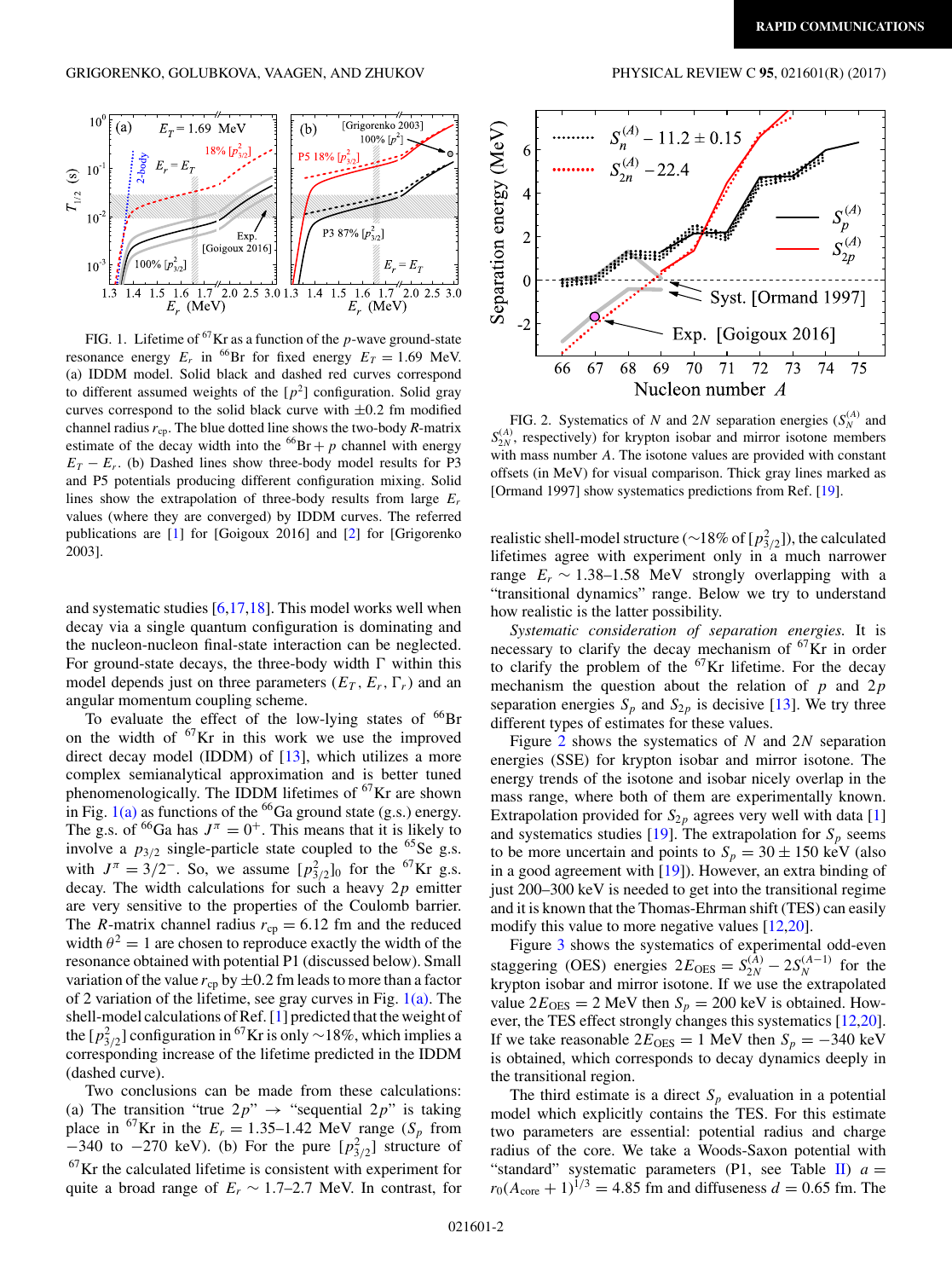<span id="page-2-0"></span>

FIG. 3. Systematics of odd-even staggering energies  $E_{\text{OES}}$  for krypton isobar and mirror isotone. Dotted ellipsis show the expected uncertainty for <sup>67</sup>Kr due to the TES.

experimental systematics of charge radii [\[21\]](#page-5-0) for krypton and selenium isotopes are shown in Fig. 4. We can expect both falling and rising trends when approaching the proton drip line. Thus we take a relatively broad range  $r_{ch} = 4.0-$ 4.21 fm for 65Se. The corresponding Coulomb potential of a homogeneously charged sphere is used with radius *r*sph defined as  $r_{\rm sph}^2 = (5/3)[r_{\rm ch}^2 + 0.8^2]$ . The  $S_p$  calculated in a single-particle potential model based on this uncertainty of the charge radius ranges from  $S_p = -320$  to  $S_p = -80$  keV.

The results of all estimates are summarized in Table I. We see here that various approaches provide  $S_p$  values with uncertainties, which does not exclude the possibility of the transitional type of decay mechanism.

*Three-body decay calculations.* The core +  $p$  +  $p$  cluster model of 2*p* radioactivity is based on the solution of a three-



FIG. 4. Systematics of charge radii for krypton and selenium isobars. Solid arrows extrapolate rising and falling trends along the isotopic chains which could be expected based on data on other nuclei. Gray rectangle shows expected uncertainty for <sup>65</sup>Se. The dashed arrows translate it into  ${}^{67}$ Kr charge radius uncertainty by using an independent particle model, which seems consistent with analogous extrapolation for the krypton isobaric chain.

TABLE I. Comparison of range of  $S_p$  values (in keV) in <sup>67</sup>Kr. The first column shows the  $S_p$  range for transition "true  $2p$ "  $\rightarrow$ "sequential 2*p*" decay mechanisms. The other columns show results of different systematic evaluations of the upper and lower boundaries for the  $S_p$  value.

|       | Transition | Ref. [19] | <b>SSE</b> | <b>OES</b> | <b>TES</b> |
|-------|------------|-----------|------------|------------|------------|
| Upper | $-290$     | 130       | 180        | 200        | $-80$      |
| Lower | $-340$     | -440      | $-120$     | $-340$     | $-320$     |

body Schrödinger equation with complex energy and pure outgoing wave boundary conditions, within the hyperspherical harmonics (HH) method:

$$
(\hat{H}_3 - E_T + i\Gamma/2)\Psi_{E_T}^{(+)} = 0,
$$
  

$$
\hat{H}_3 = \hat{T}_3 + V_{p_1 - p_2} + V_{\text{core-}p_1} + V_{\text{core-}p_2} + V_3(\rho),
$$
 (1)

where  $\hat{T}_3$  is the three-body kinetic energy,  $V_{ij}$  are pairwise interactions between clusters, chosen based on available experimental information, and  $V_3(\rho)$  is a phenomenological short-range potential depending only on a collective variable (hyperradius *ρ*) which is used to tune the total decay energy for the lifetime calculations. Equation  $(1)$  is solved using a kind of perturbative procedure. Real-energy equations are solved as

$$
(\hat{H}_3 - E_T)\Psi_{E_T}^{(+)} = i\Gamma/2\Psi_{E_T}^{(\text{box})},
$$

where  $\Psi_{E_T}^{(box)}$  is a real-energy eigenstate of the three-body Hamiltonian  $(\hat{H}_3 - E_T)\Psi_{E_T}^{(\text{box})} = 0$  with zero boundary condition at some large subbarrier radius. Solution is obtained for arbitrary three-body decay width  $\Gamma$  value and then the actual  $\Gamma$ value is defined using a so-called natural definition of the width  $\Gamma = j/N$  (*j* is the outgoing flux via the hypersphere of large radius associated with WF  $\Psi_{E_T}^{(+)}$ , while *N* is the normalization of the WF inside this sphere). Such a procedure is very precise for the extremely small  $\Gamma/E_T$  ratios typical of radioactive decays  $[2,6]$ .

In the *p*-*p* channel we use a semirealistic nucleon-nucleon potential [\[22\]](#page-5-0). The employed version of the HH method works with potentials without forbidden states. For that reason, when we turn to core-*p* potentials, we need some substitute for potential P1 (Table  $\mathbf{II}$ ) used in the TES estimates above. In Ref. [\[2\]](#page-4-0) the potential P2 was used together with the Coulomb potential of a charged sphere with radius  $r_{\rm sph} = 6.25$  fm, which means an unrealistic charge radius and wrong TES systematics. For this work we produced the potential sets P3–P5, see Table [III.](#page-3-0) Potential P3 was constructed to reproduce the systematics of the TES for potential P1 which means that

TABLE II. Parameters of Woods-Saxon potentials with surface (ls) interaction in the  ${}^{65}$ Se - *p* channel. Energies are in MeV, distances are in fm.

| Pot.           |    | V.           | $\mathfrak{a}$ | d    | $V_{ls}$ | $r_{\rm sph}$ | $r_{\rm ch}$ |
|----------------|----|--------------|----------------|------|----------|---------------|--------------|
| P <sub>1</sub> |    | $1 - 50.485$ | 4.85 0.65      |      |          | $1.5 \t 5.5$  | 4.21         |
| P2             | т. | $-20.89$     | 4.825          | 0.65 |          | $0.5$ 6.248   | 4.82         |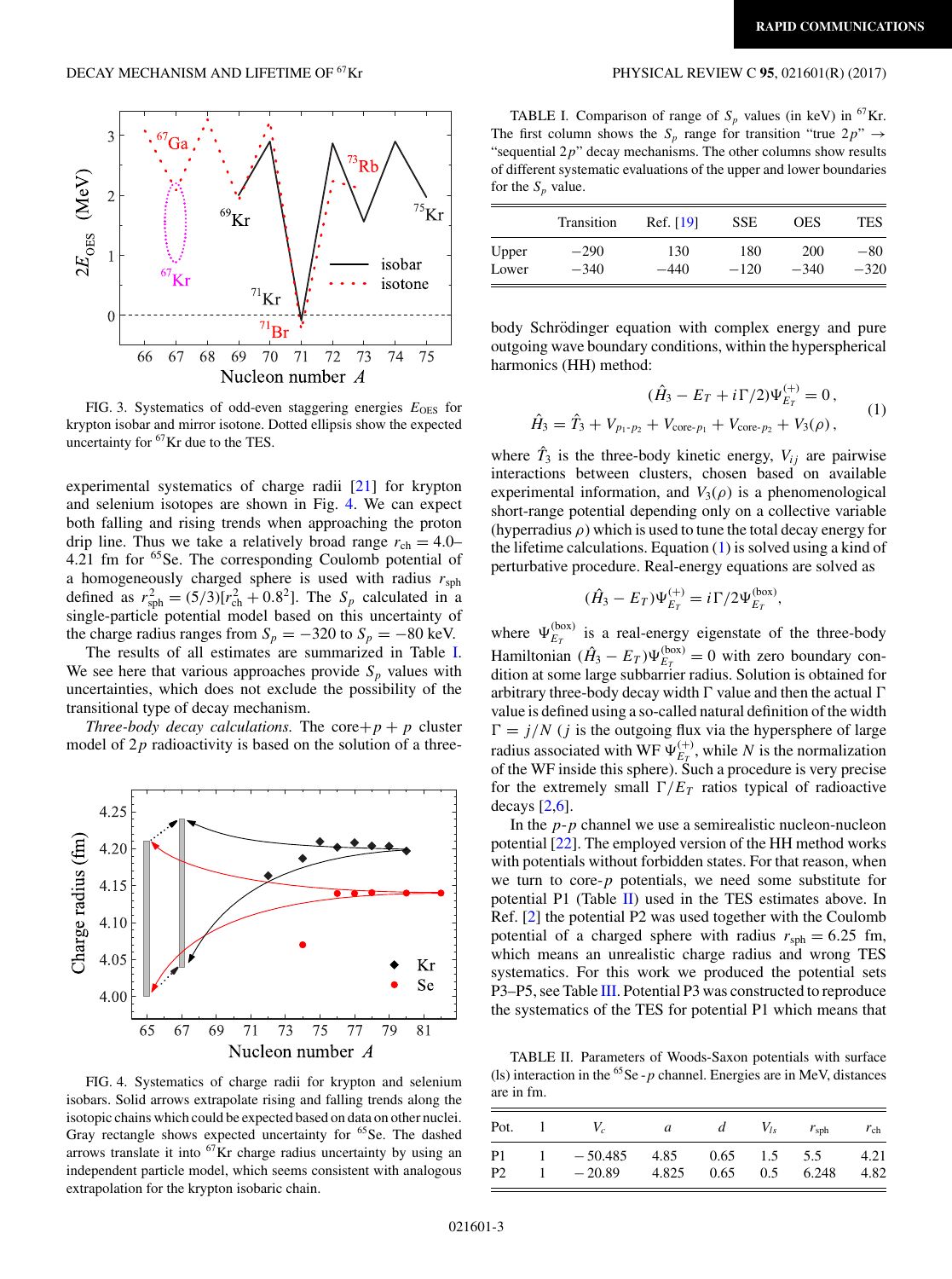<span id="page-3-0"></span>TABLE III. Woods-Saxon potentials with volume (*ls*) interaction and repulsive core in the  ${}^{65}$ Se - *p* channel. Potential P5 has the same  $l = 1$  and Coulomb components as P3, so we give only the  $l = 3$  part of this potential.

|           | Pot.           |   | $1 \qquad V_1$ | $a_1$ |                                 | $d_1$ $V_2$ | a <sub>2</sub>           | $d_2$ |
|-----------|----------------|---|----------------|-------|---------------------------------|-------------|--------------------------|-------|
| P3        |                |   | c $1 -26.389$  | 5.0   | 0.65                            |             | 75 1.5 0.53              |       |
|           | <sup>1</sup> s |   | $1 - 1.0$      |       | 5.0 0.65 $r_{\rm sph} = 5.5$ fm |             |                          |       |
| <b>P4</b> | $\mathbf{c}$   |   | $1 - 57.612$   | 4.55  | 0.65                            |             | 150 2.7 0.53             |       |
|           | <sup>1</sup> s |   | $1 - 0.2$      | 4.55  | 0.65                            |             | $r_{\rm sph} = 4.252$ fm |       |
| <b>P5</b> | $\mathbf{c}$   |   | $3 - 45.8$     | 5.0   | 0.65                            |             |                          |       |
|           | ls             | 3 | 0.2            | 4.55  | 0.65                            |             |                          |       |
|           |                |   |                |       |                                 |             |                          |       |

this WF has an analogous average orbital size. Potential P4 has the same behavior as P1 in the surface region and therefore practically the same resonance decay width. The <sup>66</sup>Br g.s. widths obtained with potentials P1–P5 are 1.18, 0.44, 0.74, 1.13, and 0.74 eV, respectively.

The convergence of the three-body lifetime calculations is shown in Fig. 5. We use fully dynamic three-body calculations up to  $K_{\text{max}} = 22$ , while for the larger  $K_{\text{max}}$  values, the basis size is reduced to  $K = 22$  using the adiabatic procedure, see Ref. [\[16\]](#page-5-0). It can be seen that converged lifetime values are obtained for  $E_r > 2.2$  MeV at  $K = 60$ . A value of  $K \sim 100$ is required for convergence for  $E_r > 1.7$  MeV. For lower  $E_r$ values calculations are not converged: the decay dynamics is changing to sequential decay and the HH method is not suited for such situations. So, for this range of  $E_r$  we use extrapolations by IDDM curves.

*Lifetime calculations.* The calculations with potential P3 of this work give considerably larger three-body decay widths than those with P2, used in  $[2]$ ; see Fig. 5 and Table IV. This result can be explained by the larger orbital size for this potential, and, consequently, by larger two-body decay width, as pointed out above. With potential P4 we obtain 2*p* width values which are about a factor of 2 larger than with P3. This difference is consistent with the simple estimate via squared ratio of two-body widths in the <sup>65</sup>Se  $-p$ channel  $[\Gamma_r(P4)/\Gamma_r(P3)]^2 = 2.33$ . We consider P4 set as too



FIG. 5. Convergence of the three-body lifetime calculations as a function of the hyperspherical basis size *K*max. Potential P2 [Grigorenko 2003] is the one used in [\[2\]](#page-4-0).

TABLE IV. Structure of the three-body WF  $\Psi_{E_T}^{(+)}$  in the internal region for valence protons. Weights of the shell-model-like configurations  $[l_i^2]_0$  are given in percent. The last row shows shell-model (SM) predictions [\[1\]](#page-4-0).

| Pot.           | $[p_{1/2}^2]_0$ | $[p_{3/2}^2]_0$ | $[f_{5/2}^2]_0$ | $[f_{7/2}^2]_0$ |
|----------------|-----------------|-----------------|-----------------|-----------------|
| P <sub>3</sub> | 12.1            | 87.2            | 0.1             | 0.07            |
| P <sub>5</sub> | 1.3             | 18.3            | 64.1            | 16.2            |
| <b>SM</b>      | 13.8            | 17.6            | 67.2            | 2.4             |

unrealistic because of too large TES, and rely on P3 below. We would like to emphasize that a factor of 2 increase in the widths predicted for P3 is possible with tolerable modification of the single-particle WF geometry, and can be regarded as a measure of the theoretical uncertainty of our calculations. This factor of 2 is not large enough to modify major conclusions of this work. Potential set P5 contains interactions in  $l = 3$ and thus gives structure of <sup>67</sup>Kr with strong  $p/f$  configuration mixing which is roughly consistent with shell-model structure predictions from [\[1\]](#page-4-0).

The results of the three-body lifetime calculations as a function of energy  $E_r$  for fixed  $E_T$  are shown in Fig. [1\(b\)](#page-1-0) by dashed curves. Because the lifetime calculations with  $E_r$  < 1.7 MeV are not converged, extrapolations to small  $E_r$ values using IDDM calculations are performed (solid curves). The conclusion drawn here is the same as for IDDM: For a  $\sim$ 100% [ $p^2$ ] structure of <sup>67</sup>Kr (P3 potential) the agreement with experimental lifetime can be obtained for a broad range of  $E_r$  values, while for a realistic <sup>67</sup>Kr structure (potential P5, ∼18% [ $p_{3/2}^2$ ]) the agreement is possible only in a narrow range of transitional *Er* values.

The transition from true  $2p$  to sequential decay lifetime is illustrated in Fig. 6 for different *Er* values. These are



FIG. 6. Lifetime of <sup>67</sup>Kr as a function of 2p decay energy  $E_T$ for several  $E_r$  values. The three-body model with realistic structure (P5 potential) and IDDM extrapolation were used. The results of the three-body calculations with pure  $[l^2]$  configurations from  $[2]$  are shown by thick gray curves. The pink cross marked as [Goigoux 2016] shows the experimental value [\[1\]](#page-4-0) with error bars.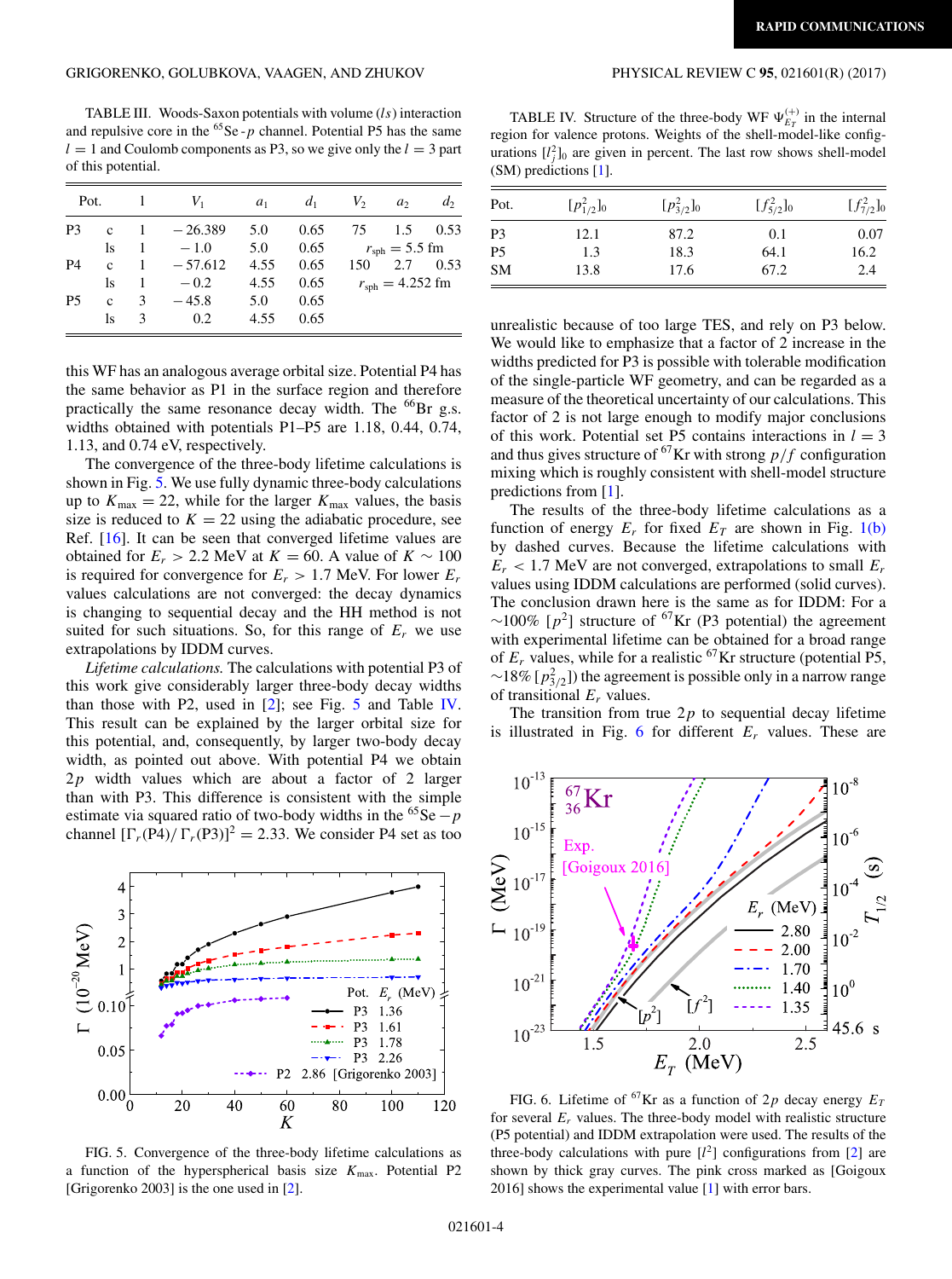<span id="page-4-0"></span>calculations with a realistic  ${}^{67}$ Kr structure (P5 potential), performed at  $E_T < 0.7E_r$  (where they are reliably converged) and extrapolated to higher  $E_T$  values using the IDDM curves. Variation of  $E_r$  is obtained by varying the charged sphere radius  $r<sub>sph</sub>$  in the core- $p$  Coulomb potential.

*Three-body correlations.* As we have seen, the situation with separation energies in  ${}^{67}$ Kr is very uncertain and there is a considerable chance that in this nuclide we face yet another example of transitional dynamics (we can probably exclude a possibility of the pure sequential decay mechanism, as this immediately leads to very short lifetimes). The answer to the question about the decay mechanism can be obtained by studies of energy correlations between the core and one of the protons. Figure 7 shows these correlations in the case of true 2*p* decay and in the case of transitional decay dynamics "true  $2p$ "  $\rightarrow$  "sequential  $2p$ " taking place in a very narrow interval of possible  $^{66}$ Br g.s. energies. The probability of sequential decay changes from <sup>∼</sup>5% at *Er* <sup>=</sup> <sup>1</sup>*.*35 MeV to ∼95% at  $E_r = 1.40$  MeV together with more than an order-of-magnitude change in the lifetime (see Fig. [1\)](#page-1-0). This effect would evidently be observable in modern experiments with time projection chambers [\[15,23\]](#page-5-0).

*Conclusions.* The discrepancy between the lifetimes predicted for  ${}^{67}$ Kr in 2003 [2] and found in the recent measurements [1] inspired us to revisit the issue. We have reached the following conclusions:

(i) Various systematic studies favor for  ${}^{67}$ Kr either a small positive or, which is more probable, a small negative  $S_p$  value.

(ii) The experimentally observed lifetime of  ${}^{67}$ Kr can be explained by the true 2*p* decay mechanism, assuming dominance of the  $[p_{3/2}^2]_0$  configuration in the structure of  $67$ Kr. This will work only if the  $66$ Br g.s. is located close to or somewhat within the three-body decay "energy window," namely, if  $E_r = 1.45-2.0$  MeV ( $S_p$  from −240 to 310 keV).

(iii) If we take into account the realistic structure of  ${}^{67}$ Kr, predicted in [1] (∼18% of the  $[p_{3/2}^2]_0$  configuration), then the only possible way to explain the lifetime is to consider a different decay mechanism. For  $E_r = 1.35{\text -}1.42$  MeV ( $S_p$ )



FIG. 7. Energy correlations between the <sup>65</sup>Se core and one of the protons in 2*p* decay of <sup>67</sup>Kr with  $E_T = 1.69$  MeV. Calculations by IDDM with different  $E_r$  values in the core- $p$  subsystem <sup>66</sup>Br illustrate true  $2p$  decay mechanism ( $E_r = 2$  MeV) and the region of transitional decay dynamics  $(E_r = 1375-1400 \text{ keV})$ . The curves are normalized to unity maximum value of the *<sup>ε</sup>* <sup>∼</sup> <sup>0</sup>*.*5 peak. The estimated width of the <sup>66</sup>Br g.s. is very small, therefore we convolve sequential decay peaks with Gaussians of 150 keV FWHM for the sake of visual comparison. Centroids of the low-*ε* sequential decay peaks are indicated by the vertical dashed lines.

from  $-340$  to  $-270$  keV) the decay of <sup>67</sup>Kr corresponds to a transitional dynamics on the borderline between true 2*p* and sequential 2*p* decay mechanisms. Further decrease of *Er* leads to a pure sequential decay mechanism with rapid decrease of the lifetime beyond the experimentally acceptable value, see Fig. [1\(a\).](#page-1-0)

(iv) The question about the decay mechanism of  ${}^{67}$ Kr can be clarified by studies of 2*p* correlations. Predicted effects are strong enough to be observable by modern correlation experiment, even if the counting rate is modest.

- [1] T. Goigoux, P. Ascher, B. Blank, M. Gerbaux, J. Giovinazzo, S. Grévy, T. Kurtukian Nieto, C. Magron, P. Doornenbal, G. G. Kiss *et al.*, [Phys. Rev. Lett.](https://doi.org/10.1103/PhysRevLett.117.162501) **[117](https://doi.org/10.1103/PhysRevLett.117.162501)**, [162501](https://doi.org/10.1103/PhysRevLett.117.162501) [\(2016\)](https://doi.org/10.1103/PhysRevLett.117.162501).
- [2] L. V. Grigorenko and M. V. Zhukov, [Phys. Rev. C](https://doi.org/10.1103/PhysRevC.68.054005) **[68](https://doi.org/10.1103/PhysRevC.68.054005)**, [054005](https://doi.org/10.1103/PhysRevC.68.054005) [\(2003\)](https://doi.org/10.1103/PhysRevC.68.054005).
- [3] V. I. Goldansky, [Nucl. Phys.](https://doi.org/10.1016/0029-5582(60)90258-3) **[19](https://doi.org/10.1016/0029-5582(60)90258-3)**, [482](https://doi.org/10.1016/0029-5582(60)90258-3) [\(1960\)](https://doi.org/10.1016/0029-5582(60)90258-3).
- [4] M. Pfützner, E. Badura, C. Bingham, B. Blank, M. Chartier, H. Geissel, J. Giovinazzo, L. V. Grigorenko, R. Grzywacz, M. Hellström et al., [Eur. Phys. J. A](https://doi.org/10.1140/epja/i2002-10033-9) **[14](https://doi.org/10.1140/epja/i2002-10033-9)**, [279](https://doi.org/10.1140/epja/i2002-10033-9) [\(2002\)](https://doi.org/10.1140/epja/i2002-10033-9).
- [5] J. Giovinazzo, B. Blank, M. Chartier, S. Czajkowski, A. Fleury *et al.*, [Phys. Rev. Lett.](https://doi.org/10.1103/PhysRevLett.89.102501) **[89](https://doi.org/10.1103/PhysRevLett.89.102501)**, [102501](https://doi.org/10.1103/PhysRevLett.89.102501) [\(2002\)](https://doi.org/10.1103/PhysRevLett.89.102501).
- [6] M. Pfützner, M. Karny, L. V. Grigorenko, and K. Riisager, Rev. Mod. Phys. **[84](https://doi.org/10.1103/RevModPhys.84.567)**, [567](https://doi.org/10.1103/RevModPhys.84.567) [\(2012\)](https://doi.org/10.1103/RevModPhys.84.567).
- [7] L. V. Grigorenko, T. D. Wiser, K. Mercurio, R. J. Charity, R. Shane, L. G. Sobotka, J. M. Elson, A. H. Wuosmaa, A. Banu, M. McCleskey *et al.*, [Phys. Rev. C](https://doi.org/10.1103/PhysRevC.80.034602) **[80](https://doi.org/10.1103/PhysRevC.80.034602)**, [034602](https://doi.org/10.1103/PhysRevC.80.034602) [\(2009\)](https://doi.org/10.1103/PhysRevC.80.034602).
- [8] I. A. Egorova, R. J. Charity, L. V. Grigorenko, Z. Chajecki, D. Coupland, J. M. Elson, T. K. Ghosh, M. E. Howard,

H. Iwasaki, M. Kilburn *et al.*, [Phys. Rev. Lett.](https://doi.org/10.1103/PhysRevLett.109.202502) **[109](https://doi.org/10.1103/PhysRevLett.109.202502)**, [202502](https://doi.org/10.1103/PhysRevLett.109.202502) [\(2012\)](https://doi.org/10.1103/PhysRevLett.109.202502).

- [9] A. Fomichev, V. Chudoba, I. Egorova, S. Ershov, M. Golovkov, A. Gorshkov, V. Gorshkov, L. Grigorenko, G. Kaminski, S. Krupko *et al.*, [Phys. Lett. B](https://doi.org/10.1016/j.physletb.2012.01.004) **[708](https://doi.org/10.1016/j.physletb.2012.01.004)**, [6](https://doi.org/10.1016/j.physletb.2012.01.004) [\(2012\)](https://doi.org/10.1016/j.physletb.2012.01.004).
- [10] K. W. Brown, R. J. Charity, L. G. Sobotka, Z. Chajecki, L. V. Grigorenko, I. A. Egorova, Y. L. Parfenova, M. V. Zhukov, S. Bedoor, W. W. Buhro *et al.*, [Phys. Rev. Lett.](https://doi.org/10.1103/PhysRevLett.113.232501) **[113](https://doi.org/10.1103/PhysRevLett.113.232501)**, [232501](https://doi.org/10.1103/PhysRevLett.113.232501) [\(2014\)](https://doi.org/10.1103/PhysRevLett.113.232501).
- [11] K. W. Brown, R. J. Charity, L. G. Sobotka, L. V. Grigorenko, T. A. Golubkova, S. Bedoor, W. W. Buhro, Z. Chajecki, J. M. Elson, W. G. Lynch *et al.*, [Phys. Rev. C](https://doi.org/10.1103/PhysRevC.92.034329) **[92](https://doi.org/10.1103/PhysRevC.92.034329)**, [034329](https://doi.org/10.1103/PhysRevC.92.034329) [\(2015\)](https://doi.org/10.1103/PhysRevC.92.034329).
- [12] I. Mukha, L. Grigorenko, X. Xu, L. Acosta, E. Casarejos, W. Dominik, J. Duénas-Díaz, V. Dunin, J. Espino, A. Estradé *et al.*, [Phys. Rev. Lett.](https://doi.org/10.1103/PhysRevLett.115.202501) **[115](https://doi.org/10.1103/PhysRevLett.115.202501)**, [202501](https://doi.org/10.1103/PhysRevLett.115.202501) [\(2015\)](https://doi.org/10.1103/PhysRevLett.115.202501).
- [13] T. Golubkova, X.-D. Xu, L. Grigorenko, I. Mukha, C. Scheidenberger, and M. Zhukov, [Phys. Lett. B](https://doi.org/10.1016/j.physletb.2016.09.034) **[762](https://doi.org/10.1016/j.physletb.2016.09.034)**, [263](https://doi.org/10.1016/j.physletb.2016.09.034) [\(2016\)](https://doi.org/10.1016/j.physletb.2016.09.034).